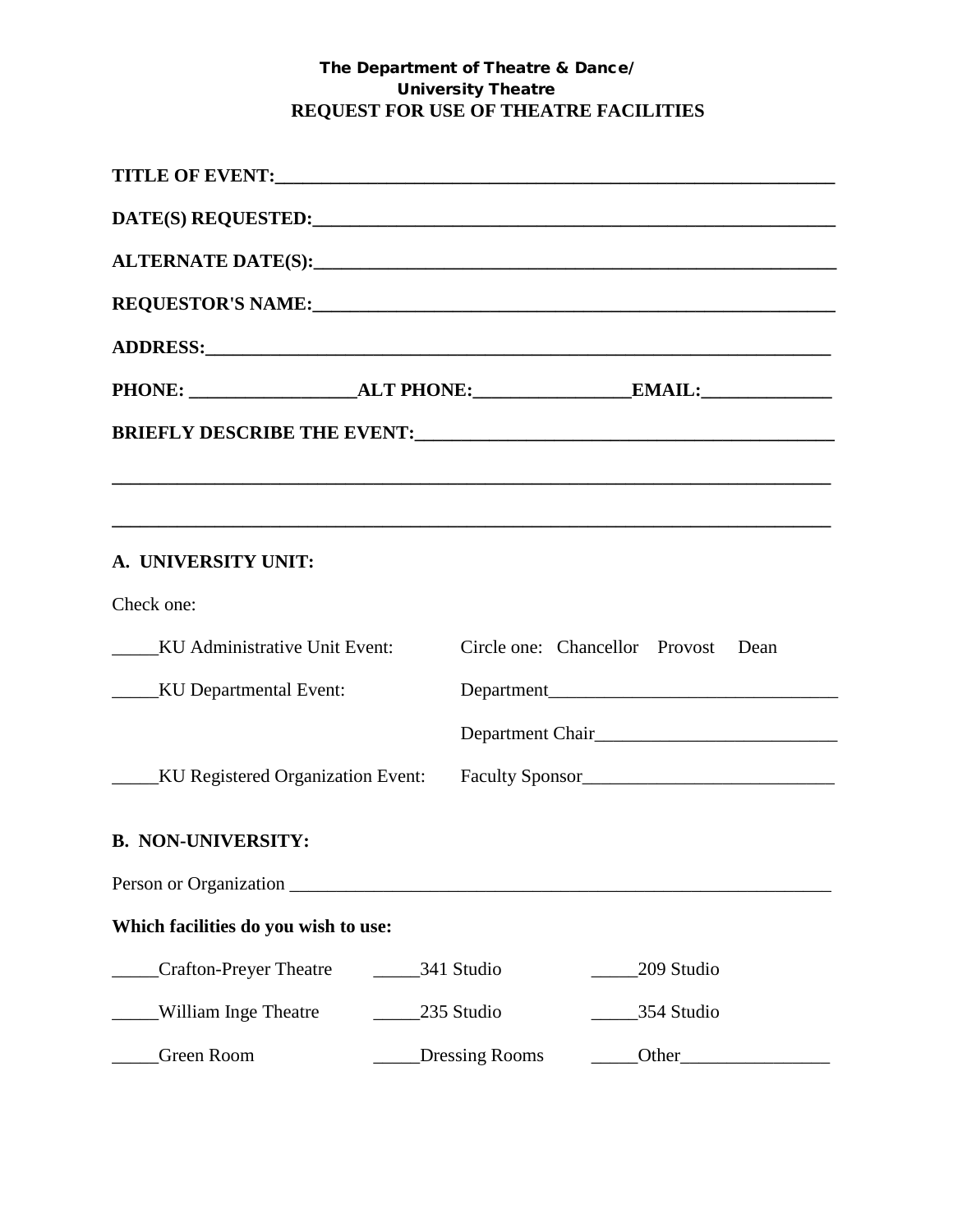#### **Please list all times you wish to use the facility:**

| Preparation: | Date: | Times: |
|--------------|-------|--------|
| Preparation: | Date: | Times: |
| Rehearsal:   | Date: | Times: |
| Rehearsal:   | Date: | Times: |
| Performance: | Date: | Times: |
| Performance: | Date: | Times: |

#### **Charges**

| <b>Facility:</b>              | University Units | Non-University Units |
|-------------------------------|------------------|----------------------|
| <b>Crafton-Preyer Theatre</b> | \$400/day        | \$1,000/day          |
| William Inge Theatre          | \$100/day        | \$300/day            |
| <b>Studios</b>                | \$50/day         | \$150/day            |
| Green Room/Dressing Rooms     | \$25/day         | \$75/day             |

*Facility charges are by full day only*

| <b>Box Office Services:</b> | Preprinted Public Tickets: \$1.00/ticket        |
|-----------------------------|-------------------------------------------------|
|                             | Preprinted Complimentary Tickets: \$0.50/ticket |
|                             | No Box Office pre-sales or night-of show sales. |
|                             |                                                 |

Utility Charge (*non-university organizations only*): \$25/day

### **Equipment:**

| Lighting Instruments/Control Board:         |         |
|---------------------------------------------|---------|
| Less than 20 Instruments (front of curtain) | \$15/hr |
| 20-50 Instruments (typically half-stage)    | \$30/hr |
| $50+$ Instruments (full stage)              | \$60/hr |

Lighting Instrument/Control Board charges are assessed any time the board is powered.

Sound Equipment/Control Board:

|        | 2 Handheld Microphones<br>2-6 Handheld Microphones<br><b>Wireless Microphones</b> | \$25/day<br>\$75/day<br>\$10ea/day       |
|--------|-----------------------------------------------------------------------------------|------------------------------------------|
| Other: | Piano<br>Stands/lights<br><b>Follow Spot</b>                                      | \$100/event<br>\$25/event<br>\$30/ea/day |

Miscellaneous expenses such as rigging materials, tape, paint, color gels for lighting instruments and any other labor or material expenses incurred by The University Theatre will be billed after the close of the event. An itemized bill will be provided.

| Labor:                                |         |
|---------------------------------------|---------|
| Audiences Services Mgr, Stage Manager | \$20/hr |
| <b>House Manager</b>                  | \$15/hr |
| Crew members                          | \$12/hr |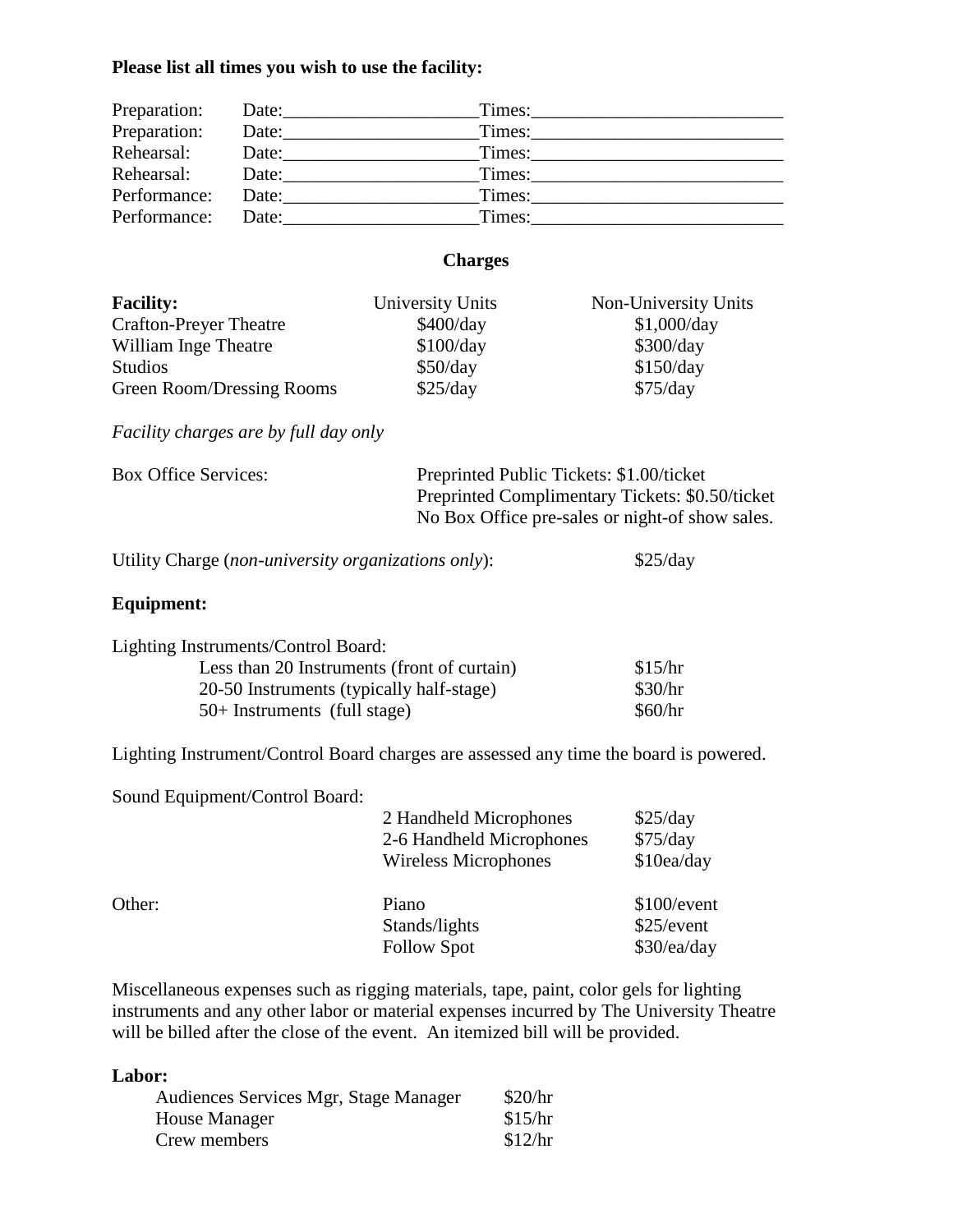All events must employ a Stage Manager and Audience Services Manager to insure safety, protect equipment and assist with emergencies. The Audience Services Manager may determine that the front of house position can be downgraded to a House Manager depending on the size and complexity of the event. The user may also be required to provide ushers depending on the event. The user may provide crew members in certain areas but all crew personnel must be approved by the UT Technical Director or Stage Manager.

## **Conditions of Use:**

If the facility is approved for your use, you agree to abide by the following regulations:

1. All events must comply with KU non-smoking policy.

2. There will be no food or drink in any production area or in the house and carpeted area of the lobby.

3. A member of the University Theatre technical staff or designate must be PRESENT during all times you occupy the facility.

4. All scenery, special effects, and properties must be approved by the University Theatre Technical Director.

5. All rigging must be directly supervised by the University Theatre staff member in charge.

6. The University Theatre Technical Director or Stage Manager will determine the number and length of time crew members will be needed.

7. The application will be reviewed by the University Theatre's administrative and technical staff. A final decision will be made by the Chair of the Department after consulting with the reviewers.

8. If the request is approved, notice will be sent to the sponsoring organization and copies will be made for staff members. If the organization is not a University agency, the Director of Theatre will write an agreement to be signed by both parties. Non-University organizations must provide proof of insurance with the signed agreement. If the sponsor is an organization within the University, a letter will be sent to confirm the reservation which will identify the financial responsibility of that organization.

9. The agency should make all payments to **The University Theatre** with the exception of the personnel wages. **All personnel must be paid individually with funds other than State of Kansas or KU Endowment funds.** 

# AGREED:

| Name (print) | (Signature) |  |
|--------------|-------------|--|
| TITLE:       | DATE:       |  |